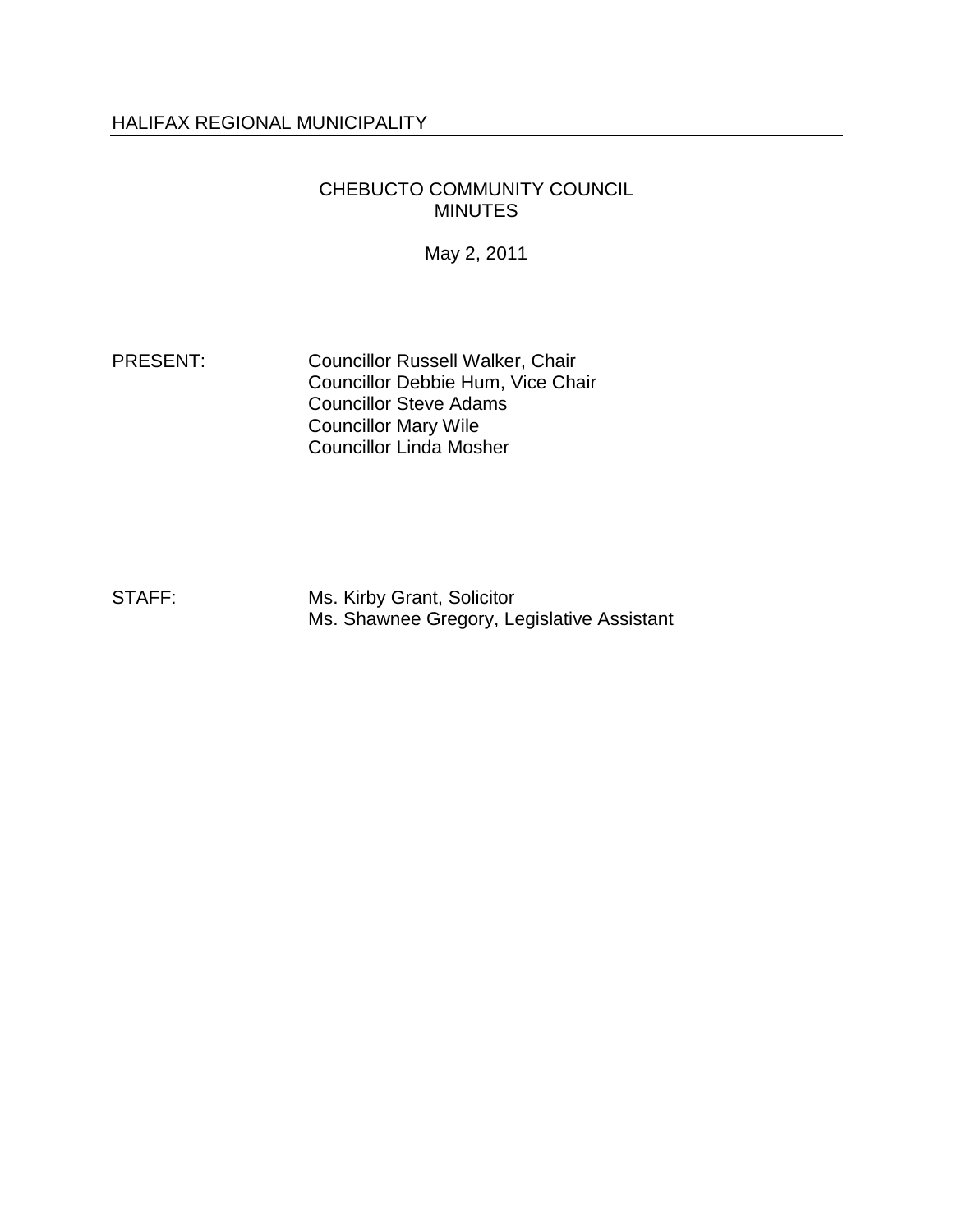# TABLE OF CONTENTS

| 1.               |                                                                     |  |
|------------------|---------------------------------------------------------------------|--|
| 2.               |                                                                     |  |
| 3.               | APPROVAL OF THE ORDER OF BUSINESS AND APPROVAL OF ADDITIONS         |  |
|                  | AND DELETIONS                                                       |  |
| $\overline{4}$ . |                                                                     |  |
|                  | 4.1                                                                 |  |
|                  |                                                                     |  |
|                  | 4.1.2 Keefe Drive - Emergency Concerns Due to Road Construction and |  |
|                  |                                                                     |  |
|                  |                                                                     |  |
|                  |                                                                     |  |
|                  |                                                                     |  |
| 5.               |                                                                     |  |
| 6.               |                                                                     |  |
| 7.               |                                                                     |  |
| 8.               | <b>HEARINGS</b>                                                     |  |
|                  | 8.1                                                                 |  |
|                  | 8.2                                                                 |  |
|                  | 8.2.1 Appeal of the Development Officer's Decision to Refuse an     |  |
|                  | Application for a Variance #16863 - 7107 Scot St., Halifax  4       |  |
| 9.               |                                                                     |  |
|                  | 9.1                                                                 |  |
|                  | 9.2                                                                 |  |
|                  | 9.3                                                                 |  |
| 10.              |                                                                     |  |
| 11.              |                                                                     |  |
| 12.              |                                                                     |  |
| 13.              |                                                                     |  |
| 14.              |                                                                     |  |
| 15.              |                                                                     |  |
| 16.              |                                                                     |  |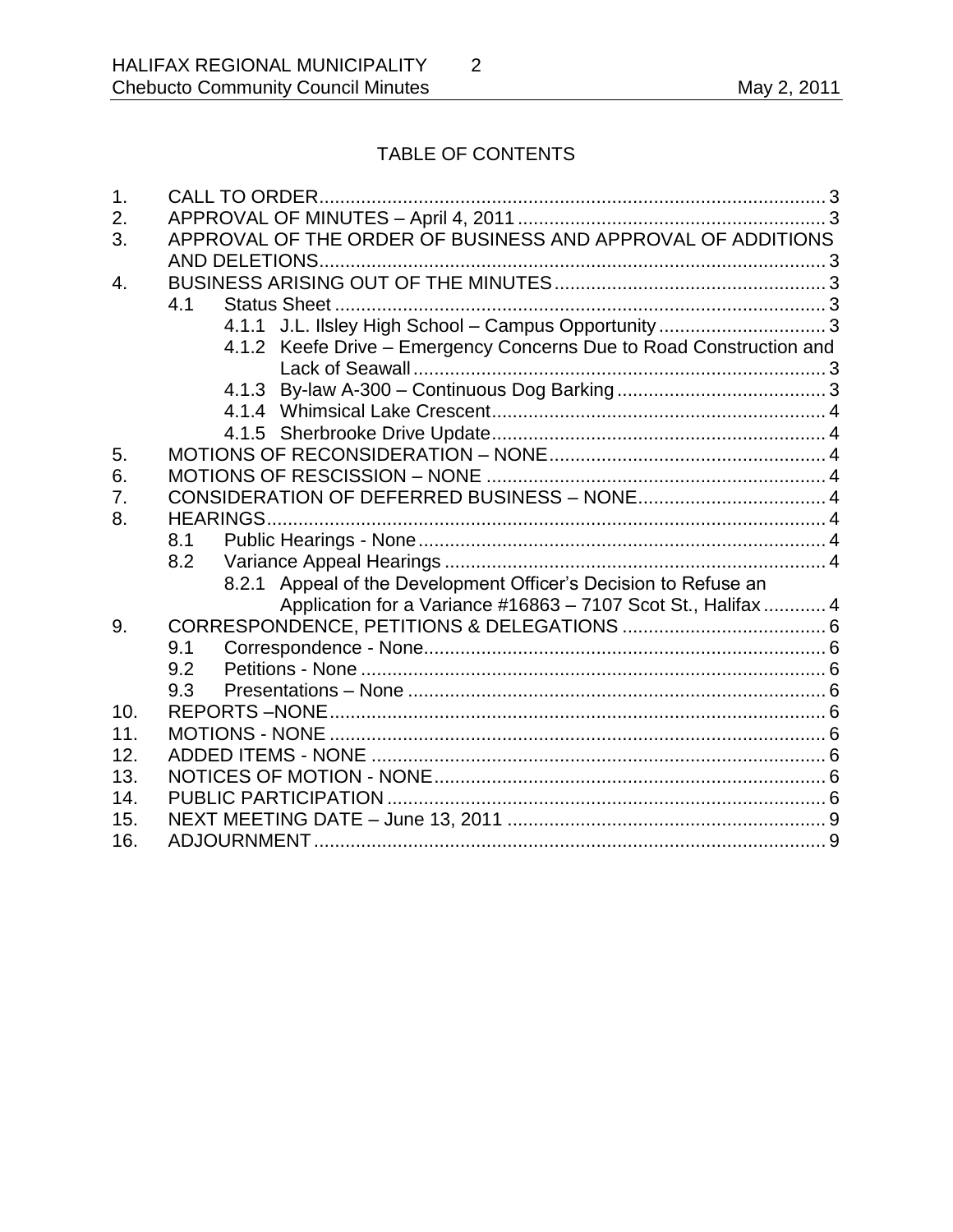## <span id="page-2-0"></span>**1. CALL TO ORDER**

The Chair called the meeting to order at 7:01 p.m. in the Keshen Goodman Library, Halifax.

## <span id="page-2-1"></span>**2. APPROVAL OF MINUTES – April 4, 2011**

**MOVED by Councillor Wile, seconded by Councillor Hum that the minutes of April 4, 2011 be approved as presented. MOTION PUT AND PASSED.** 

## <span id="page-2-2"></span>**3. APPROVAL OF THE ORDER OF BUSINESS AND APPROVAL OF ADDITIONS AND DELETIONS**

**MOVED by Councillor Mosher, seconded by Councillor Hum that the agenda be approved as presented. MOTION PUT AND PASSED.**

## <span id="page-2-3"></span>**4. BUSINESS ARISING OUT OF THE MINUTES**

### <span id="page-2-4"></span>**4.1 Status Sheet**

## <span id="page-2-5"></span>**4.1.1 J.L. Ilsley High School – Campus Opportunity**

Councillor Adams requested that the upcoming report on this matter address the potential opportunity to utilize new ice making equipment being installed at the Spryfield Lions Rink in August 2011 to create an outdoor skating rink on the existing tennis court.

Councillor Mosher requested that Real Property Planning staff comment on the potential of using the vacant land in the area as a football field.

This item is to remain on the Status Sheet.

### <span id="page-2-6"></span>**4.1.2 Keefe Drive – Emergency Concerns Due to Road Construction and Lack of Seawall**

Councillor Mosher advised that she was still awaiting a report to the Transportation Standing Committee regarding this matter.

This item is to remain on the Status Sheet.

## <span id="page-2-7"></span>**4.1.3 By-law A-300 – Continuous Dog Barking**

As there was no update, Councillor Wile requested that this item remain on the Status Sheet.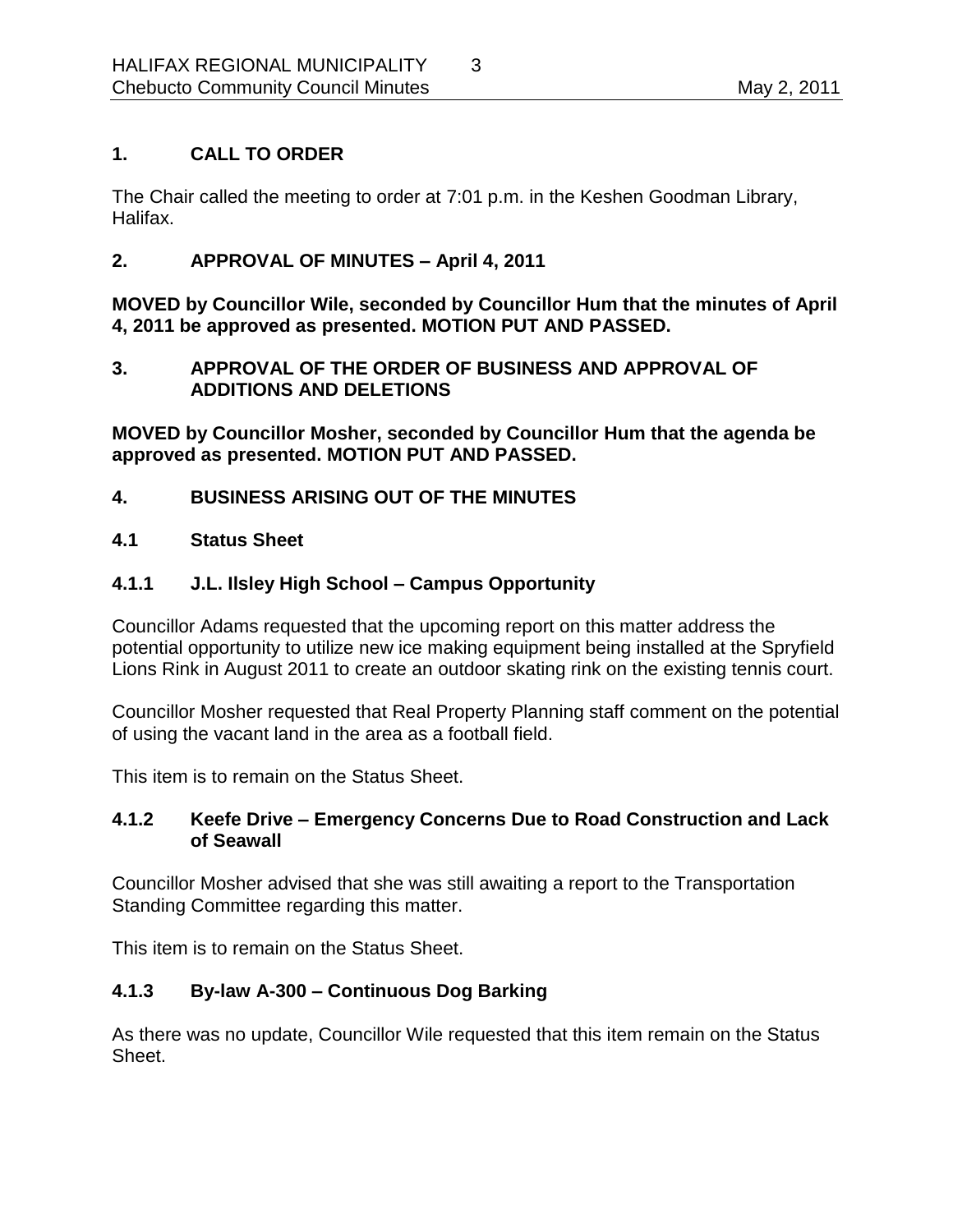## <span id="page-3-0"></span>**4.1.4 Whimsical Lake Crescent**

As there was no update, Councillor Mosher requested that this item remain on the Status Sheet.

## <span id="page-3-1"></span>**4.1.5 Sherbrooke Drive Update**

Councillor Hum indicated that she had received a good portion of the information she required via email and requested an official information report from staff to send to her residents.

**MOVED by Councillor Hum, seconded by Councillor Mosher that Chebucto Community Council request an information report to encompass all the previously provided information regarding Sherbrooke Drive including paving and the issue of subdivided lots. MOTION PUT AND PASSED.**

This item is to remain on the Status Sheet.

#### <span id="page-3-2"></span>**5. MOTIONS OF RECONSIDERATION – NONE**

- <span id="page-3-3"></span>**6. MOTIONS OF RESCISSION – NONE**
- <span id="page-3-4"></span>**7. CONSIDERATION OF DEFERRED BUSINESS – NONE**
- <span id="page-3-5"></span>**8. HEARINGS**
- <span id="page-3-6"></span>**8.1 Public Hearings - None**
- <span id="page-3-7"></span>**8.2 Variance Appeal Hearings**

#### <span id="page-3-8"></span>**8.2.1 Appeal of the Development Officer's Decision to Refuse an Application for a Variance #16863 – 7107 Scot St., Halifax**

A report dated April 21, 2011 was before Community Council.

Ms. Brenda Seymour, Development Technician provided the presentation on the Appeal of the Development Officer's Decision to Refuse an Application for a Variance #16863 – 7107 Scot St., Halifax. Highlights were as follows:

- The request was to divide a single unit to a double unit dwelling
- A variance is required to change the side yard setback from five feet to 3.6 feet as required for a double unit dwelling
- The reduction of the side yard setback does violate the intent of the Land Use By-law
- The difficultly experienced is general to properties in area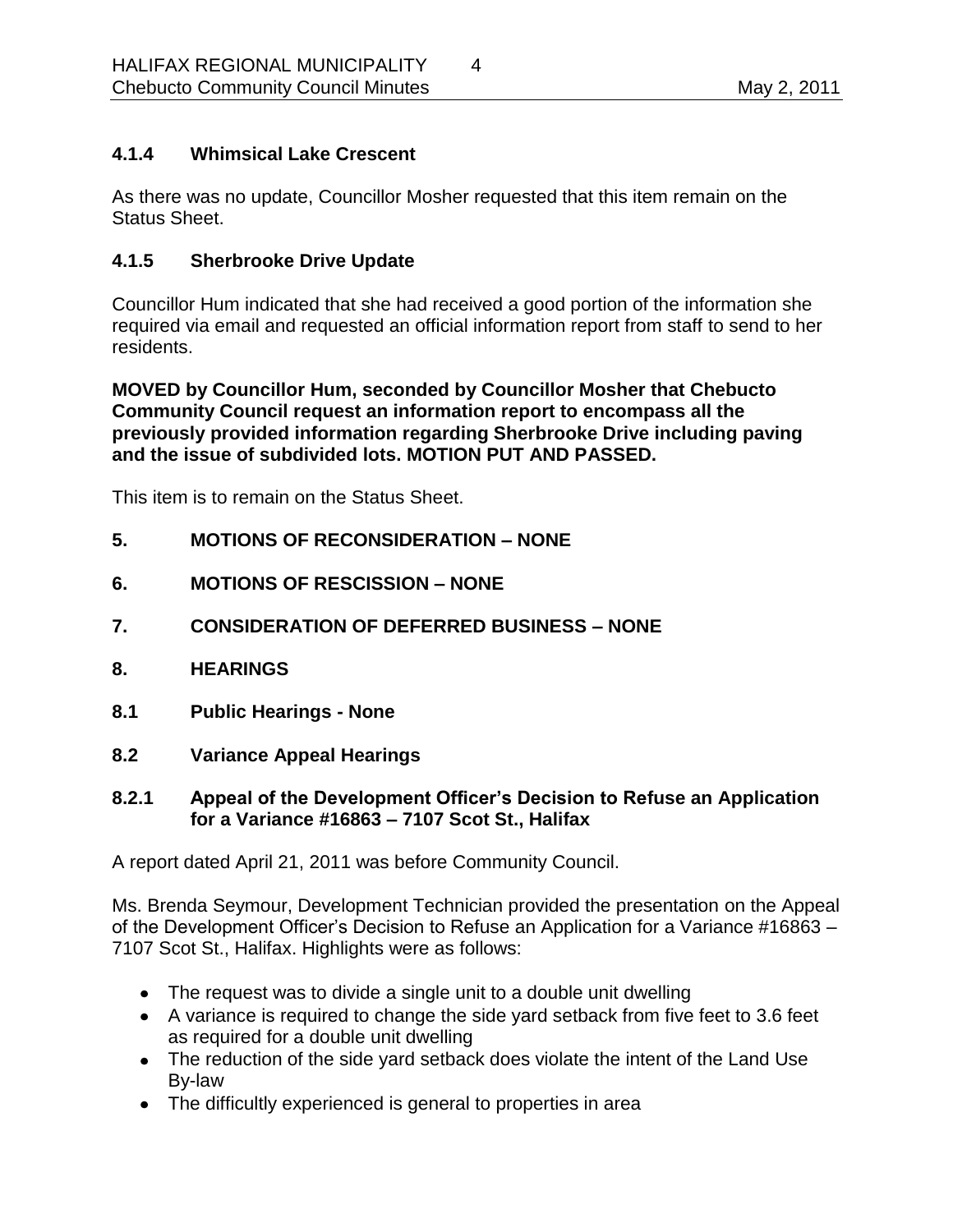The conversion to a double unit dwelling was done with intentional disregard for the By-law as staff only became aware of the issue as a result of a complaint

A discussion ensued with staff responding to questions.

The Chair reviewed the Rules of Procedure for Variance Appeal Hearings and opened the hearing for the Appeal of the Development Officer's Decision to Refuse an Application for a Variance #16863 – 7107 Scot St., Halifax.

Correspondence in support of the variance application was submitted from Mr. Ken Leverman, Mr. Gesner, Ms. Patricia Moore, Mr. Gary Lee and Ms. Doris Baker.

**Ms. Cathy Donald**, Appellant and owner of 7107 Scot Street, advised of several other two unit buildings in her neighbourhood on Rowe and Scot Streets. She stated that she did not know who made the complaint against her property as she was not permitted to receive that information; however, it was her opinion that the complaint came from her former tenant who was not paying rent and had; therefore, been asked to leave; noting that she was now having Tenancy Board issues with this individual. Ms. Donald advised that the complaint also stated that she was creating a dwelling unit in her shed which was not true. She indicated that she purchased her home under R2 zoning thinking the significance of that was that she could create a two unit dwelling to help pay her mortgage; stating she knew there were standards to be met; however, this made her R2 zoning a moot point. She advised that she could not re-apply for a variance so she had no other options and this would have a negative impact on the potential resale of her home and that she did not realize she needed a permit as she thought the zoning was enough; noting that there had been no mention of a permit when she inquired with the HRM Development Officer. Ms. Donald advised that she had hired someone who she thought was a contractor but was not so there was no discussion of permits in that case either; stating that it was a series of errors. She indicated that variances were in place because you need an exception and that, as she could not move her house, this would be that exception and that this difficulty was general to her neighbours in the area. She advised that she was not trying to take advantage of people and had been cooperating with staff through this whole process; indicating that while she lived in Halifax, she worked in Musquodoboit and boards there through the winter so she was not around much but thought she was doing what she was supposed to do.

A discussion ensued with staff and the appellant responding to questions.

Ms. Seymour advised that while a zoning confirmation letter was usually part of the lawyer transaction process when selling and purchasing a home, in order to confirm legal use with HRM, it was not always done.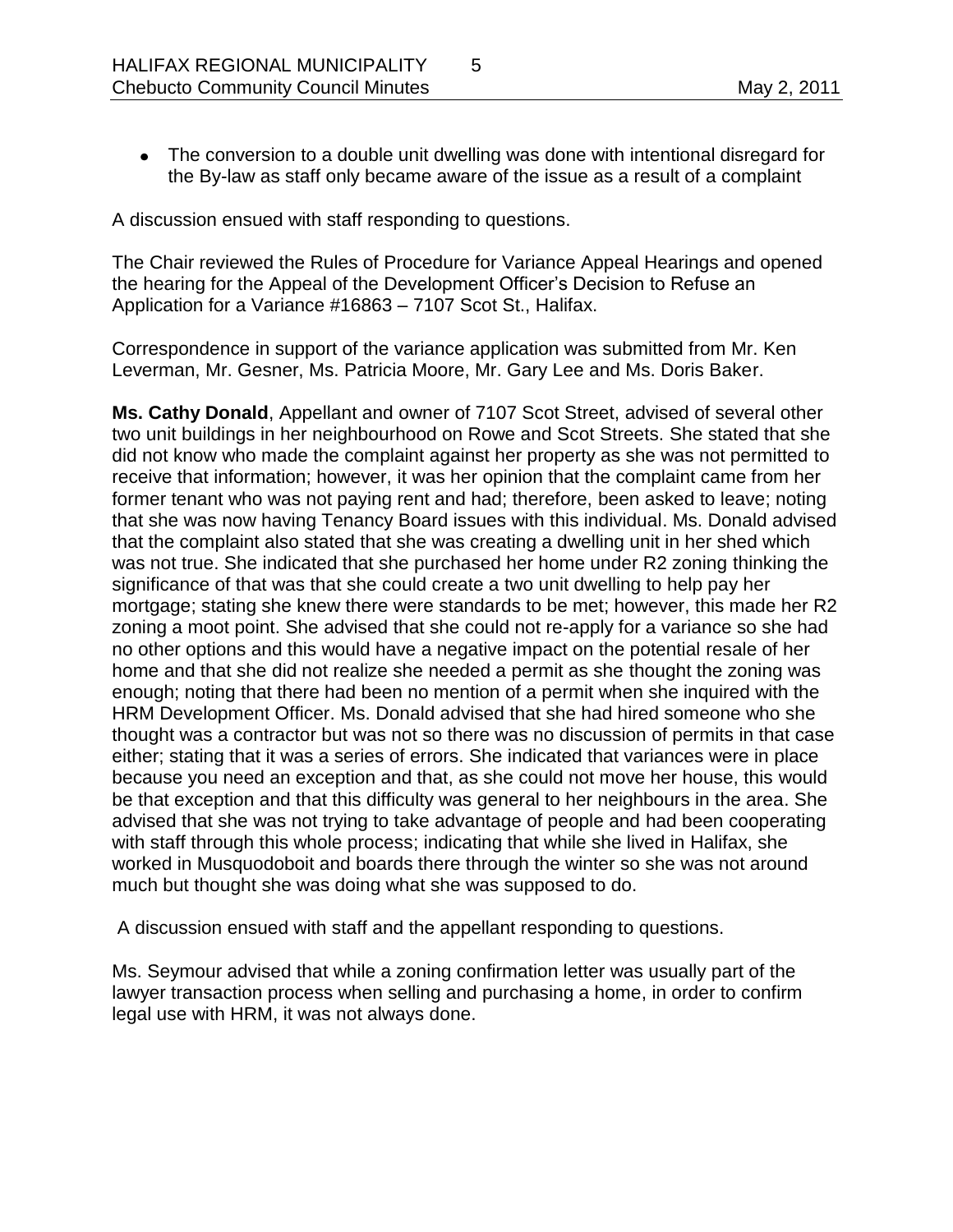Ms. Kirby Grant, Solicitor, stated that purchasers need to protect themselves and inquire on the status of the home; noting that there were certain obligations on vendors to disclose facts about the home; however, it was not a perfect world and you could buy a property without checking the zoning.

The Chair called three times for additional speakers. Hearing none, the following motion was passed:

#### **MOVED by Councillor Mosher, seconded by Councillor Wile that the Variance Appeal Hearing be closed. MOTION PUT AND PASSED.**

#### **MOVED by Councillor Mosher, seconded by Councillor Wile that Chebucto Community Council overturn the Development Officer's decision and approve the variance.**

Councillor Mosher advised that the home was zoned R2 not single unit and was already had a non-conforming setback as a single unit dwelling; the difference being one foot short. She stated that four neighbours were in support of Ms. Donald's variance and this was a case of unawareness rather than maliciousness.

### **MOTION PUT AND PASSED.**

- <span id="page-5-2"></span><span id="page-5-1"></span><span id="page-5-0"></span>**9. CORRESPONDENCE, PETITIONS & DELEGATIONS 9.1 Correspondence - None 9.2 Petitions - None 9.3 Presentations – None 10. REPORTS –NONE 11. MOTIONS - NONE**
- <span id="page-5-6"></span><span id="page-5-5"></span><span id="page-5-4"></span><span id="page-5-3"></span>**12. ADDED ITEMS - NONE**
- <span id="page-5-7"></span>**13. NOTICES OF MOTION - NONE**
- <span id="page-5-8"></span>**14. PUBLIC PARTICIPATION**

**Mr. Andrew Feenstra**, Ashdale Avenue, stated that he was present to speak about Case 1254, the United Gulf Development on the old Halifax West Property; noting he was aware that the report had not yet come before Community Council. He advised that the most recent development information residents had been given was two eight storey buildings, a six storey, a three storey and a one storey retail building on the property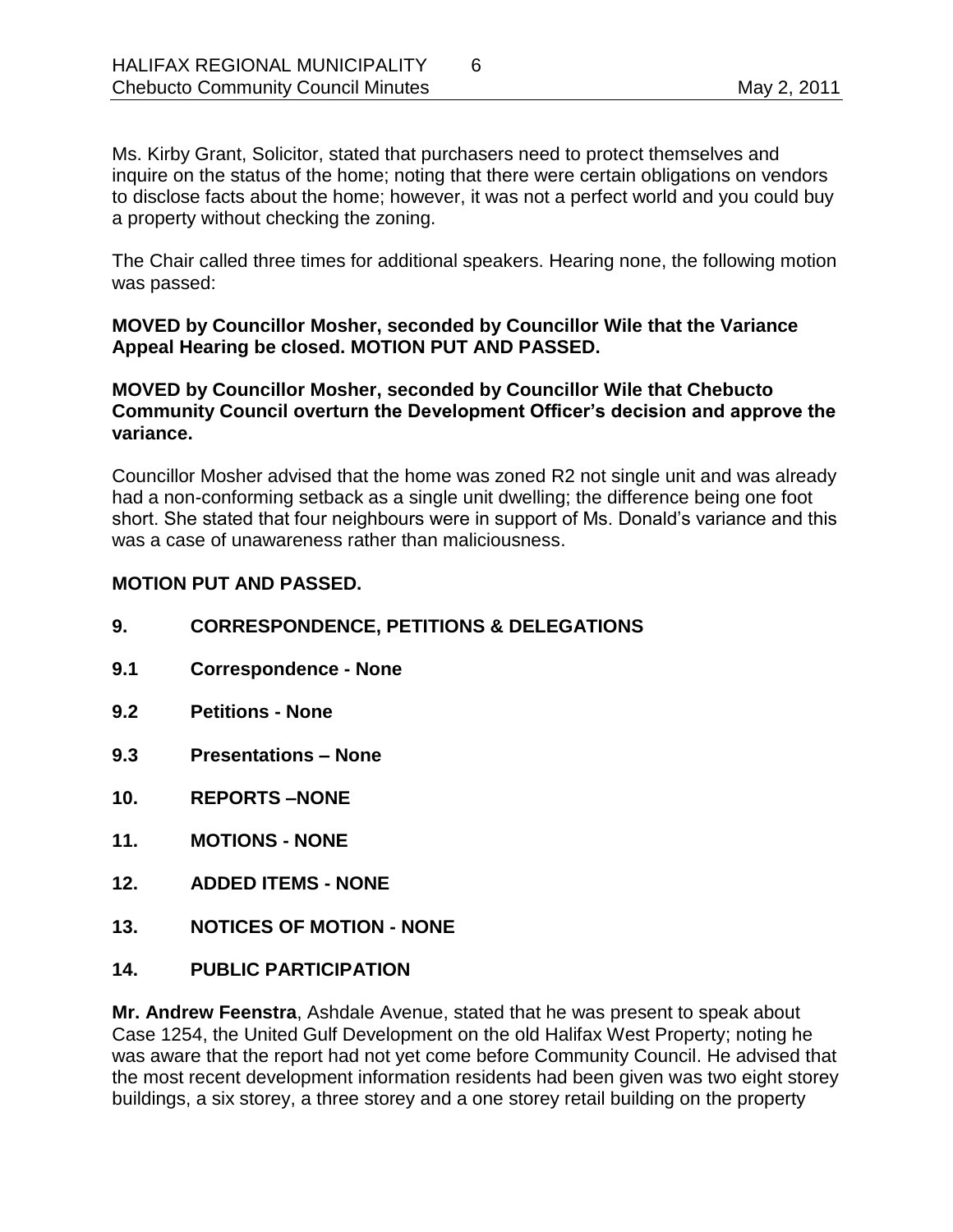with 450 parking spaces. Mr. Feenstra advised that residents were in support of a development; just not one of this size as every building around the property with the exception of one was a single unit dwelling home and this development would not fit in. He expressed concern with the height of the building, its proximity to houses, greenspace, noise and light pollution, construction issues, traffic, dust from construction and increased traffic from new residents and businesses. He stated that the community had created a small group of local homeowners whom he was representing; advising that he was contacting Councillors and HRM staff. In closing, he indicated that the citizens in the area were not in favour of this kind of development.

The Chair advised that the matter was not officially before Community Council yet and; therefore, they did not know what the final details for the property would be; noting that the property had not been sold but an agreement with United Gulf was in the works.

**Mr. Bruce Smith**, Halifax, stated that he was present to speak to the Lacewood Terminal siting study and to point out problems with that study; noting the opinions expressed were his own. He advised that if the Willet Street site was chosen for the new terminal, excavating would take place on site, as noted on page 6 of the plan, and approximately 48,758 cubic metres of rock would have to be removed. He stated that he did not know if it was pyretic slate but, if so, the cost to remove it would be \$125 per cubic metre and over \$6,000,000 in total; not even close to the \$3,000,000 project cost projected by staff. Mr. Smith expressed concern that there would then be a 50 metre, 10 foot high wall near a wetland which would come through the rock, creating a continuous wall of water and ice. He advised that the pit would have to be fenced and lit and would have to run off Willett Street which did not make any sense. He stated that page 19 of the plan states that the site will be expandable and expressed concern that would mean blasting more rock and closing the facility again. Mr. Smith indicated that it did not make sense to then allow for a park and ride lot near Highway 102 as cars would then be travelling through a school zone twice; noting that with 275 parking spaces, that would mean 110,000 passes through a school zone per year creating more of a chance for a child to get hit by a car. He stated that it did not make sense to create a park and ride lot away from the terminal when all other terminals have a lot built in.

Regarding how Mr. Smith's comments would be sent to staff, the Chair advised that he would have to attend the upcoming Public Information Meeting (PIM) in order to have his comments included in the official record for the Public Hearing process; stating that his Public Participation comments were part of the Community Council but not the Public Hearing record.

Councillor Mosher advised that written comments could also be submitted during the PIM and Public Hearing process.

Councillor Wile advised that the PIM was not focussing on the Willett Street site or any site in particular but rather would be looking at the whole Mainland area to develop a strategy to consider amending the By-law.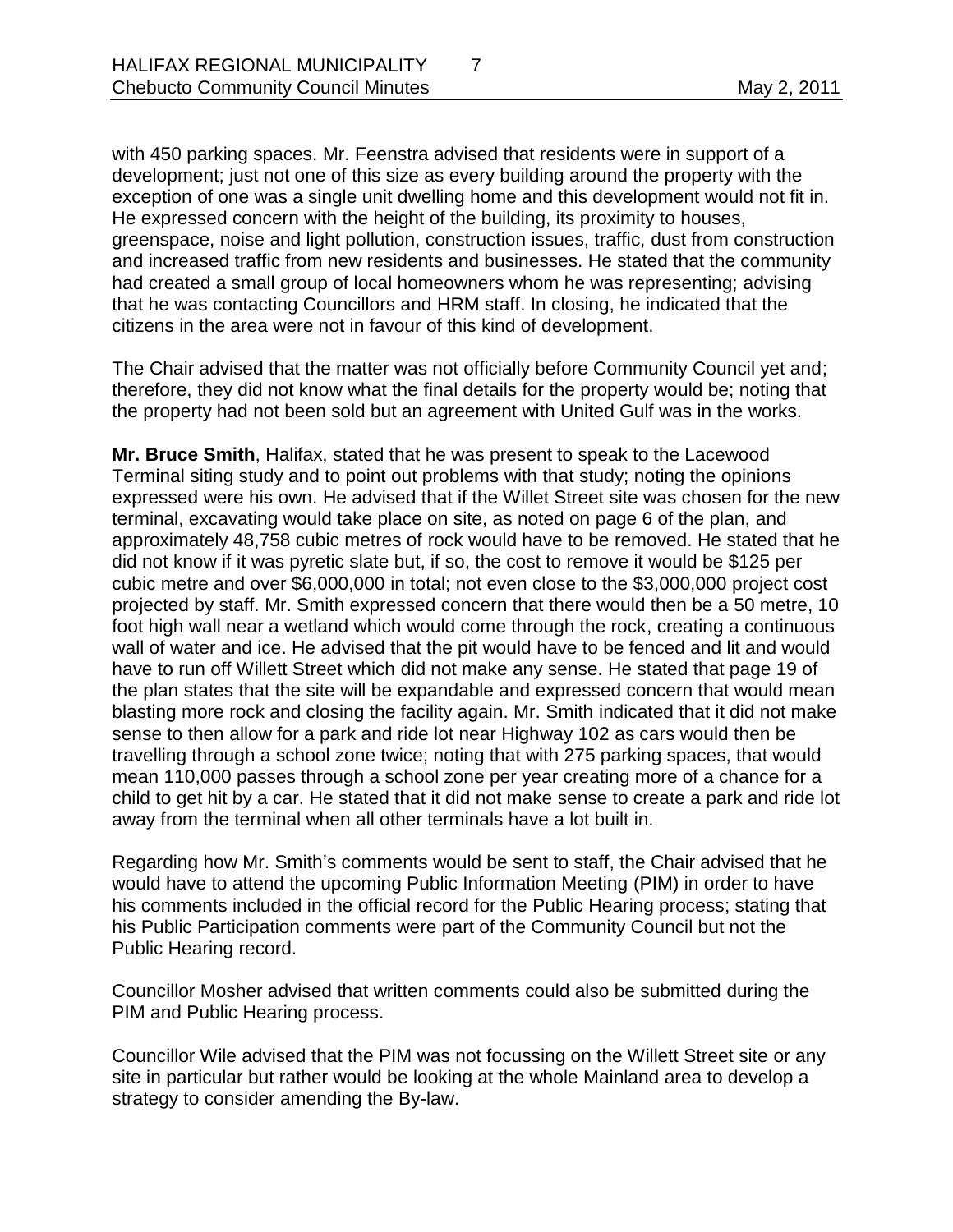**Ms. Maureen Menuge**, Westridge Drive, asked what the process was when residents attend the PIM and say they do not want the terminal on the Willett Street site.

The Chair advised that staff would bring the comments to Regional Council via a report and a Public Hearing.

**Ms. Tamara Lorincz**, Willow Bank Court, advised that she was a 12 year resident of Fairview as well as a member of the Fairview-Clayton Park Community Action Network. She stated that she was present to speak about the former Halifax West site as well; noting that it was prime public land in the heart of the community. She submitted a copy of her presentation which she then read aloud. Ms. Lorincz indicated that she was not opposed to developing the land in question; however, she felt it could be done in a better way that meets the needs of the community as they feel there was inaccurate consultation and communication as residents did not receive notification of an upcoming Public Information Meeting. She stated that the land has not been sold and remains in HRM hands and expressed concern that the land would not be purchased at fair market value and would be purchased for \$1,200,000 for seven acres even though it was valued at, at least, \$2,400,000. She expressed concern if the proceeds would benefit the community or if some land would be left to meet community needs, if the wetland on site would be protected and what traffic issues would be created. Ms. Lorincz indicated that the space could be developed properly with a community centre; noting that it was not affordable for residents to use the Canada Games Centre. She stated that she had prepared a report on facility needs and was advocating for a new request for proposals process in a similar way the North End community did with their Imagine Bloomfield process; noting this could be Imagine Fairview.

The Chair advised that Ms. Lorincz had been told by staff at a meeting that \$1,200,000 was the minimum price for the land.

Councillor Mosher stated that HRM does not sell land for less than market value under the Charter.

**Mr. Lee Hawkes**, Halifax, inquired about the status of a request he made to Councillor Wile about a motion of reconsideration with regards to the Delphi-MRC report and Willett Street Terminal site.

Councillor Wile advised that she must first see what the outcome of the Land Use Bylaw amendment process as if the By-law was changed, the terminal may not be permitted on that site anyway.

Mr. Hawkes requested to know how he could be added to the list to make a presentation to Community Council, under item 9, which would aid and abet a motion of reconsideration completely. He expressed concern over the fencing off of a previously open field on the Mainland Common which made it not common anymore and that the